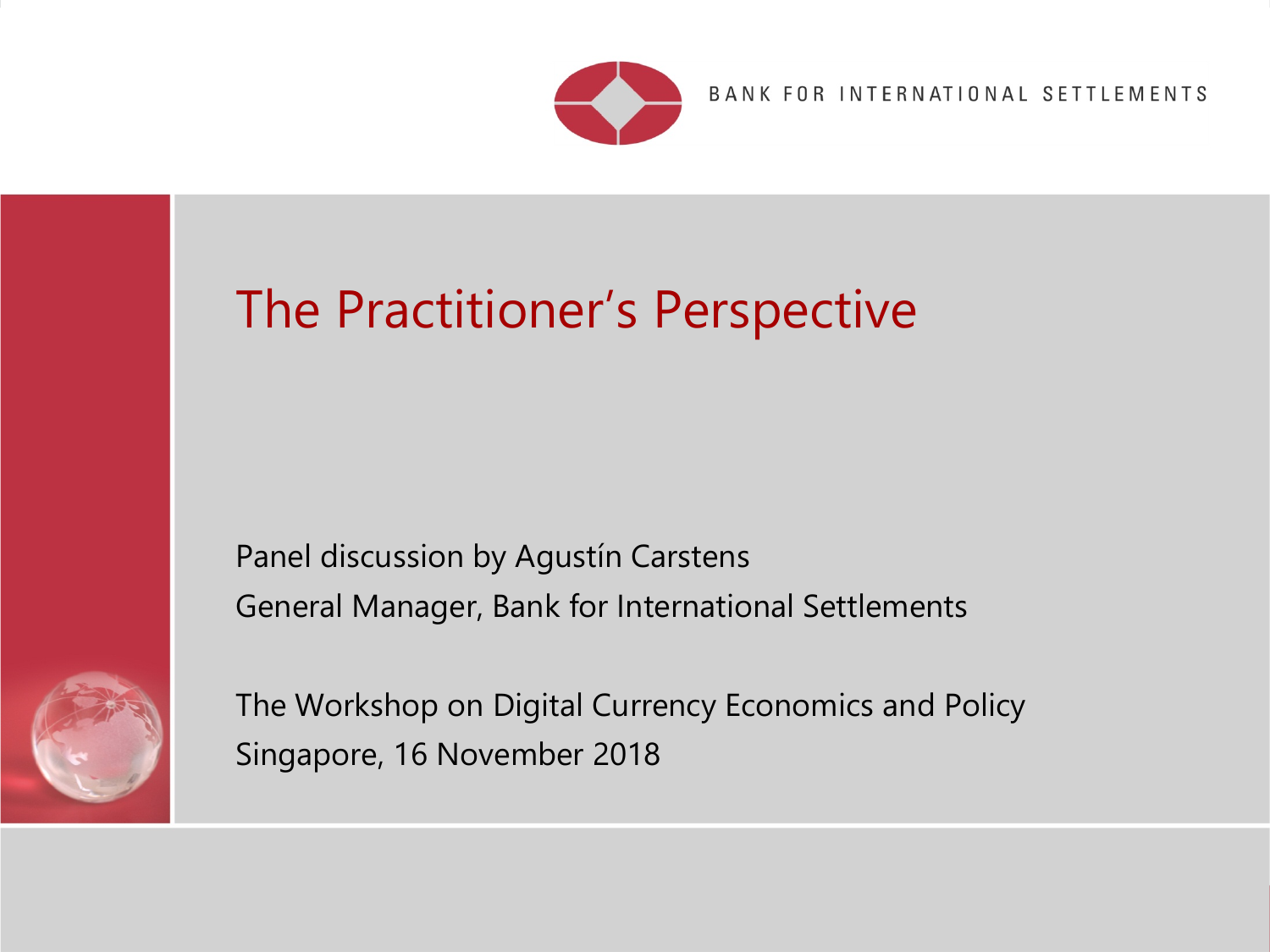### Money Flower: a TV series





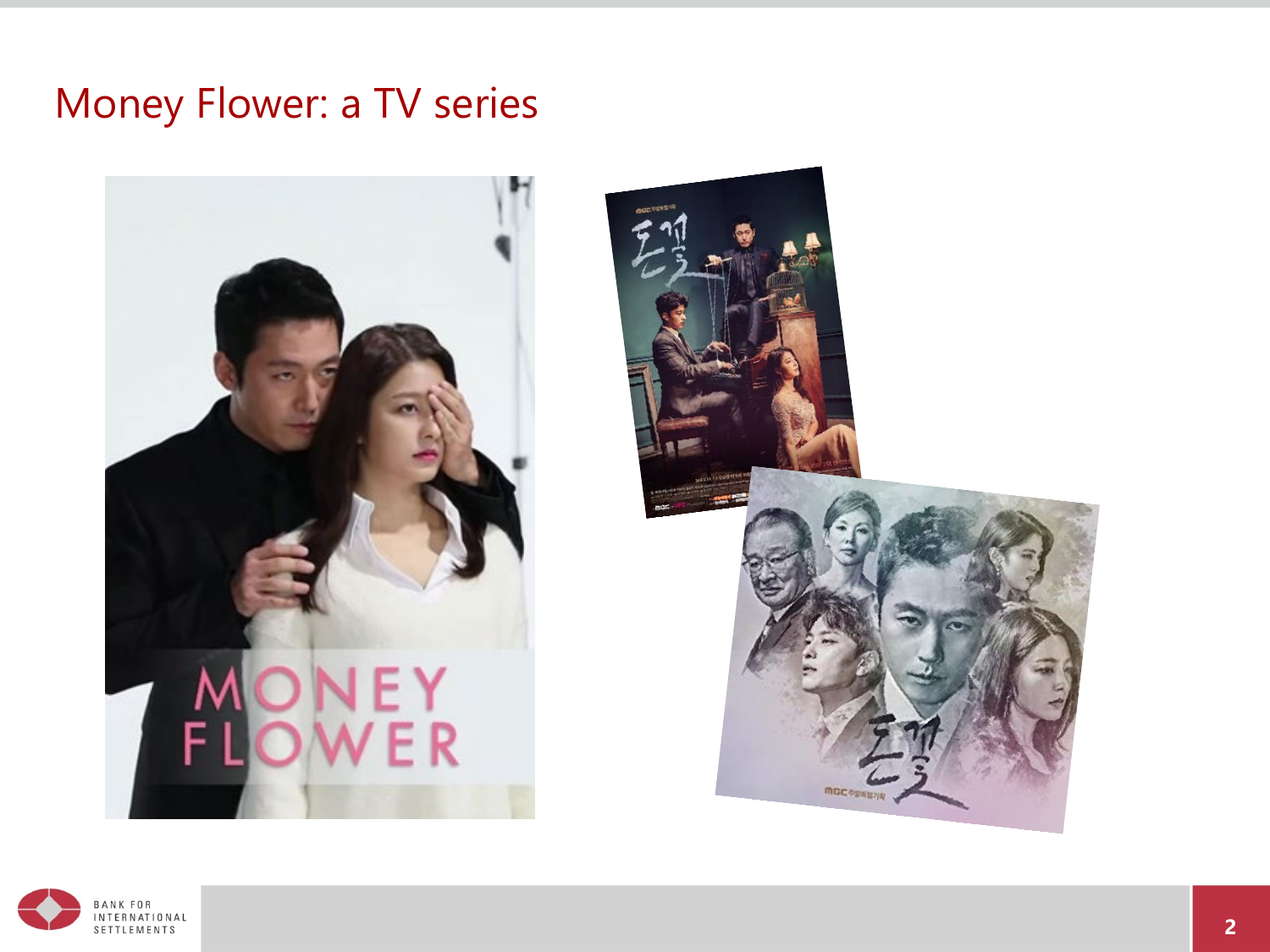## The Money Flower: a taxonomy of money



The Venn diagram illustrates the four key properties of money: issuer (central bank or not); form (digital or physical); accessibility (widely or restricted); and technology (account-based or token-based). CB = central bank; CBDC = central bank digital currency (excluding digital central bank money already available to monetary counterparties and some non-monetary counterparties). Private digital tokens (general purpose) include cryptoassets and currencies, such as bitcoin and ethereum. Bank deposits are not widely accessible in all jurisdictions. For examples of how other forms of money may fit in the diagram, please refer to the source.

Source: Based on M Bech and R Garratt, "Central bank cryptocurrencies", BIS Quarterly Review, September 2017, pp 55–70.

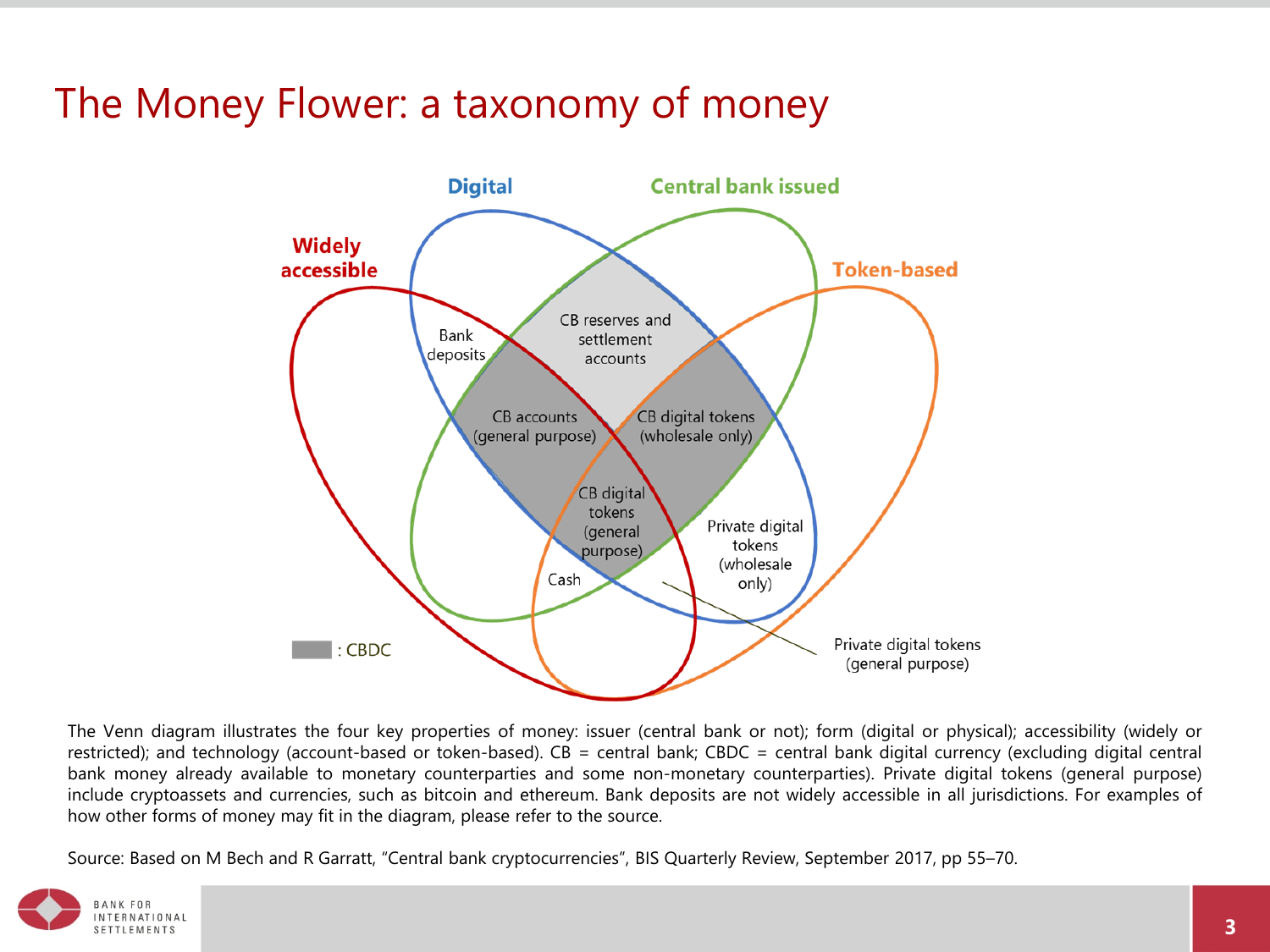# Card payments and cash in circulation across the world

percentage of GDP 20 20 Cash in circulation 15 15 **RU** 10 10 CH ΙN **US** FΑ 5 5 **TR BR** CA SE. **KR MX**  $GB$ ZA  $\overline{0}$  $\overline{0}$ 10 20 30 40 20 30 10 40 Value of card payments Value of card payments

Source: M Bech, U Faruqui, F Ougaard and C Picillo (2018): "Payments are a-changin' but cash still rules", *BIS Quarterly Review, March 2018*, pp 67–80.



Advanced economies, 2007-16 change, as a Emerging markets, 2007-16 change, as a percentage of GDP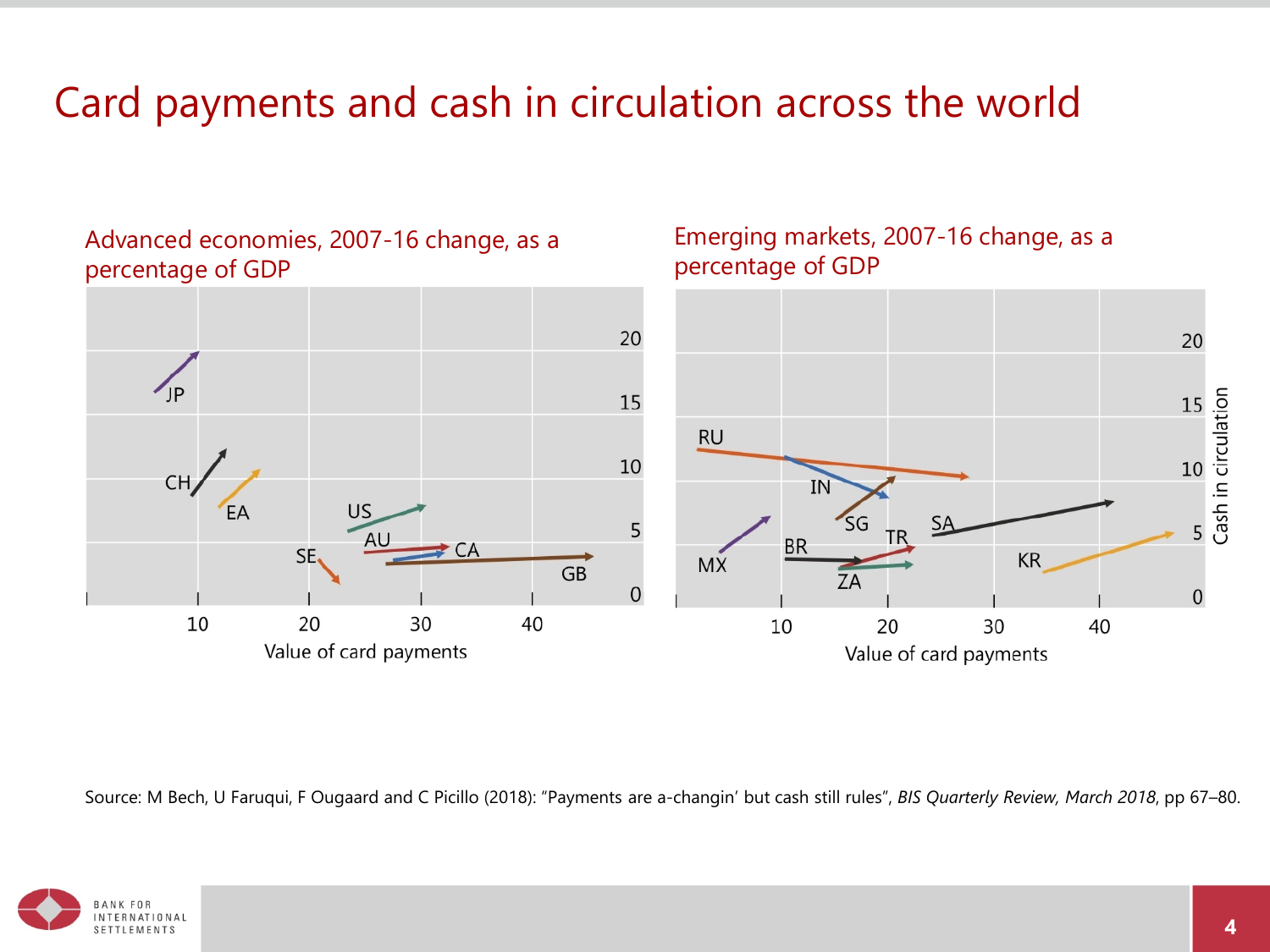# Card payments and cash in circulation in Sweden

#### As a percentage of GDP



Source: CPMI Red Book and Swish statistics 2012-2017.

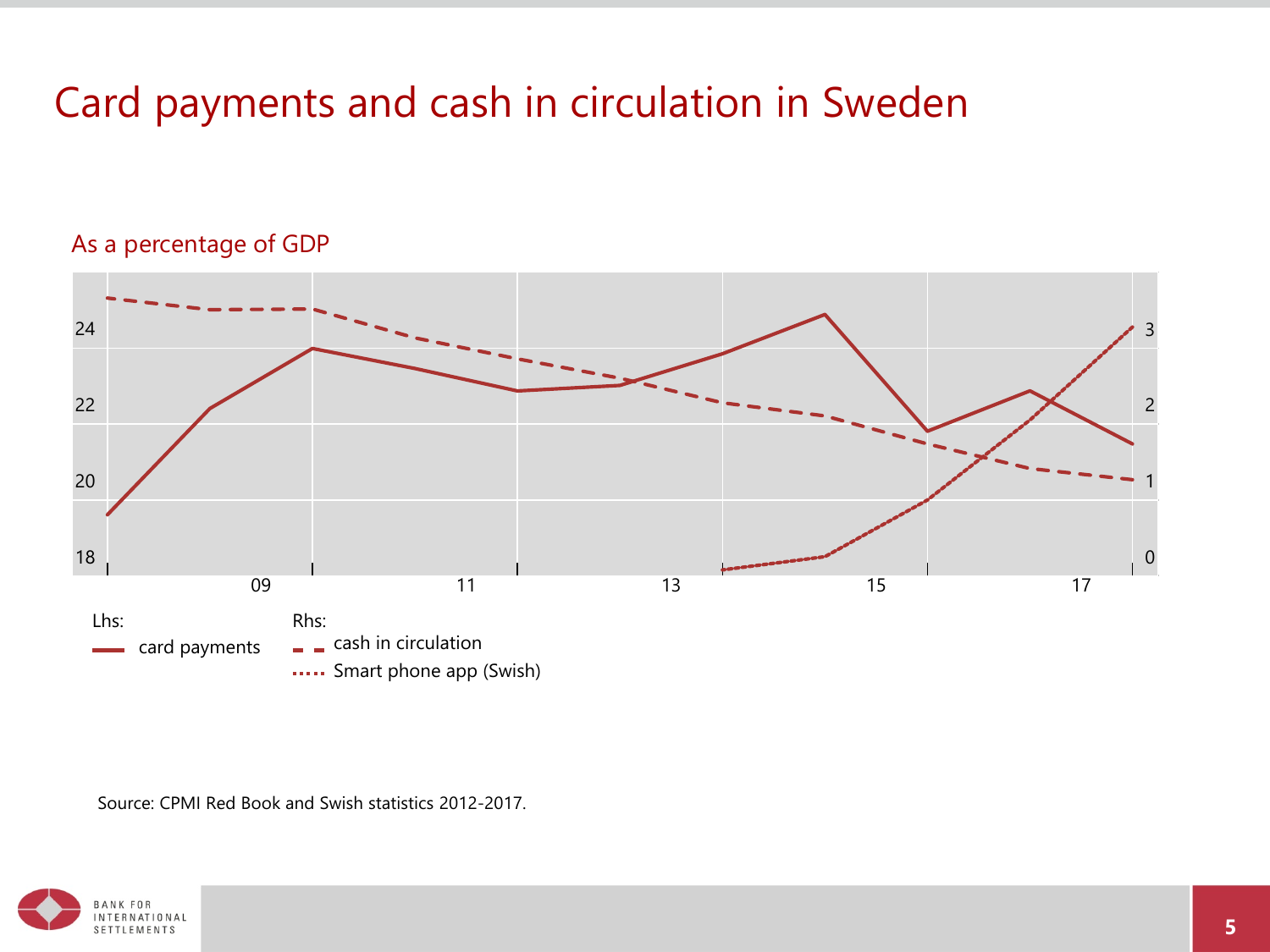### CBDC work

Share of respondents

### Engagement in CBDC work



Focus of work1



<sup>1</sup> Share of respondents who are conducting work on CBDC

Sources: CPMI central bank survey on CBDC and digital tokens.

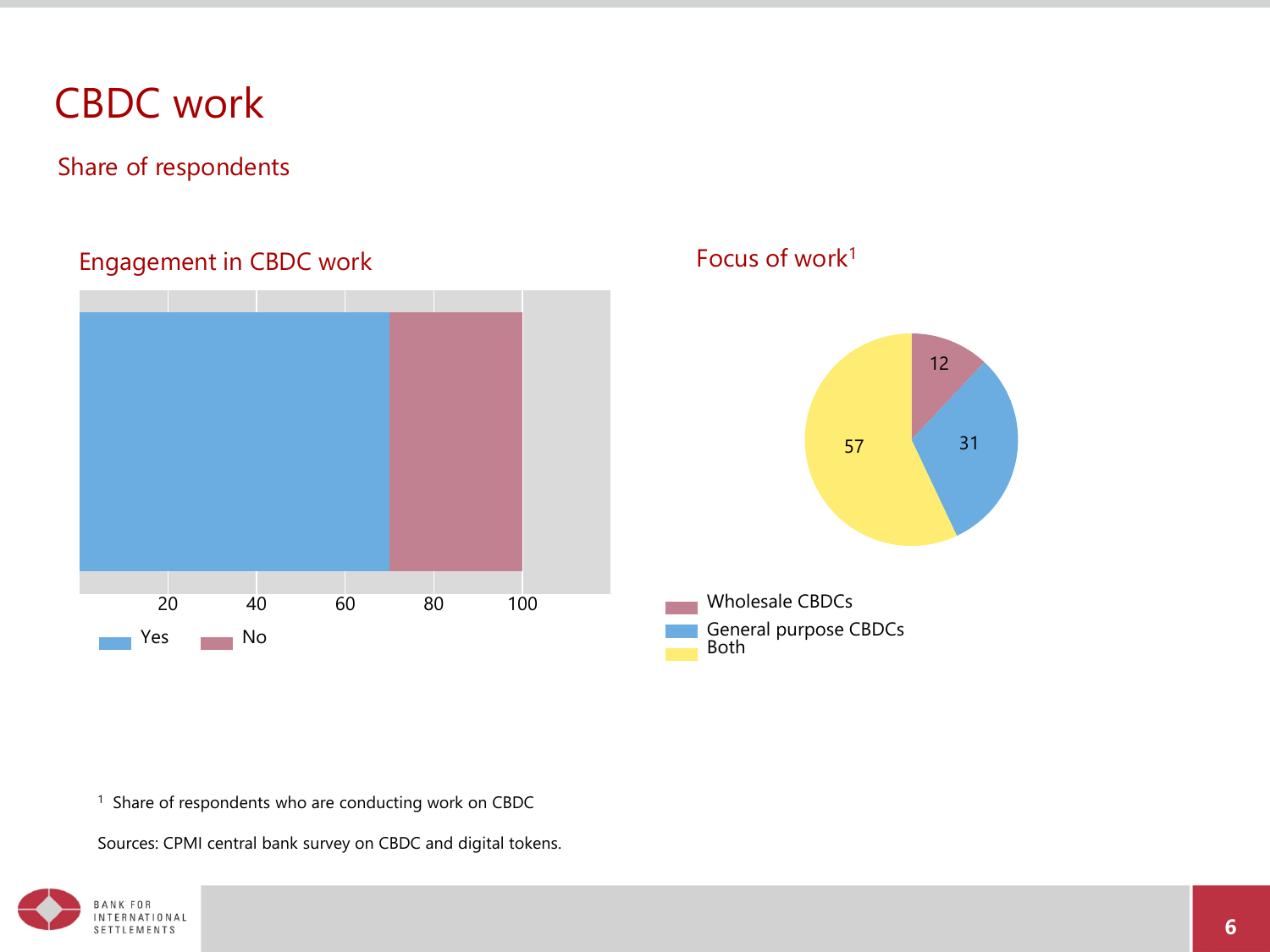# Type of CBDC work

#### Share of respondents who are conducting work on CBDC

#### 2018 Survey **Contract Survey Contract System Contract System Contract System Contract System**





Experiments / Proof of concept

Sources: CPMI central bank survey on CBDC and digital tokens.